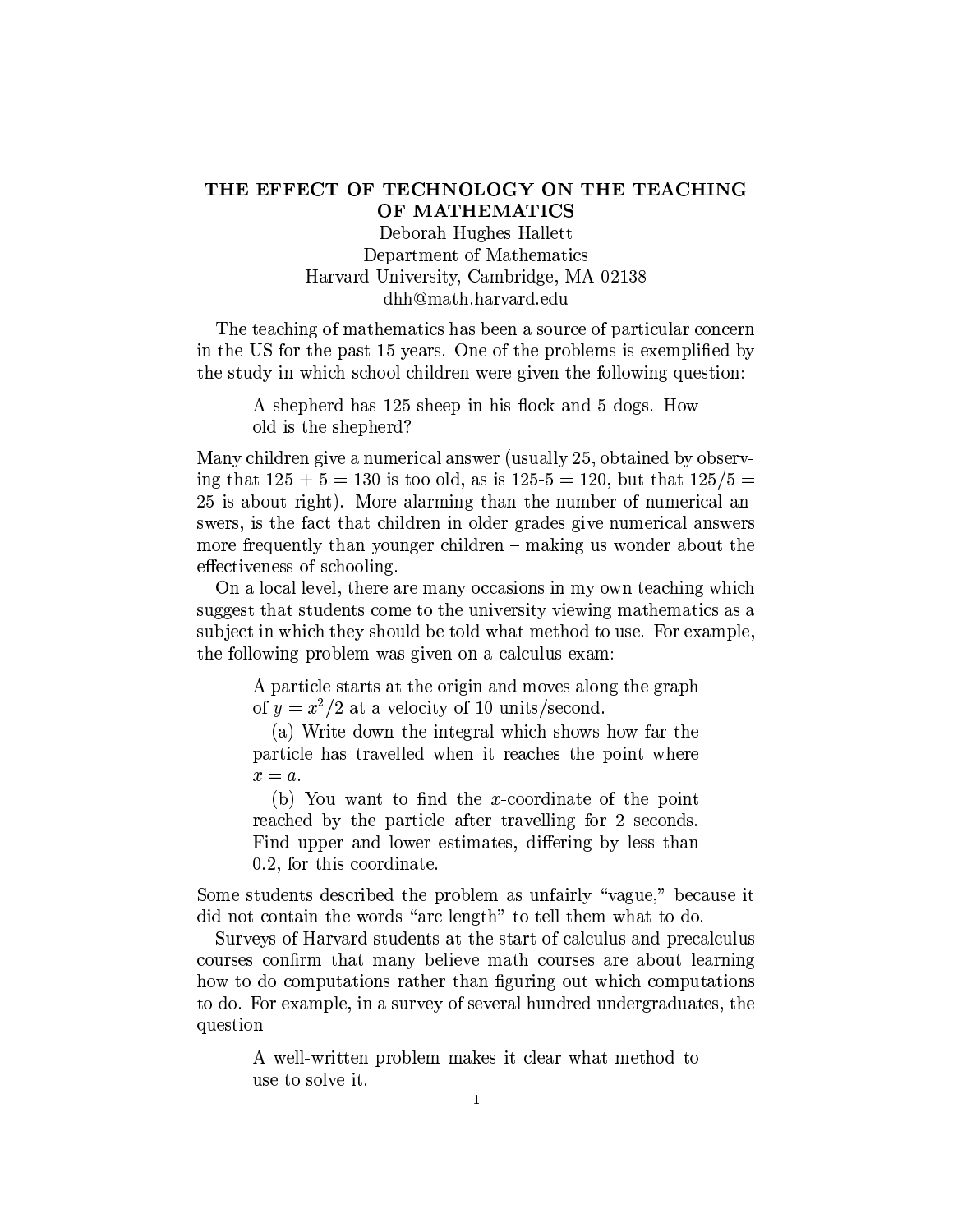received 4.1 out of 5 agreement from calculus students and 4.6 out of 5 agreement from precalculus students.

This attitude towards mathematics is an enormous handicap for students. It will block their chances of being successful in mathematics, pure or applied, and it will prevent them from using mathematics in any substantial way in other fields. If we are to produce mathematically able students and engineers, it is of the greatest importance that we address this problem.

Over the last 15 years there have been widespread efforts throughout the world to upgrade the curriculum at the high school and beginning college level. A study of examinations given 15 years ago shows that it was perfectly possible to pass and even do well in a calculus course by knowing how to calculate derivatives and integrals and without knowing what a derivative and integral meant. Questions like the following, which demand interpretation, have now been added to courses at many institutions:

1. The US population (in millions) in year  $t$  is represented by the function  $P(t)$ .

(a) What do the functions  $P(t) + 5$  and  $P(t + 100)$ represent? (b) What do the statements  $P'(1990) = 2.3$ and  $(P^{-1})'(250) = 0.5$  tell us? What are the units of each derivative?

2. If  $q(v)$  is the fuel efficiency of a car going at v kilometers per hour (i.e.,  $q(v) =$  the number of km per liter at v km/hr), what are the units of  $g'(55)$ ? What is the practical meaning of the statement  $q'(90) = -0.23$ ?

Technology – first graphing calculators and now computer algebra systems – have played, and continue to play, a significant role in challenging mathematics departments to make their courses thought-provoking. Graphing calculators forced us to rethink the teaching of graphing. With a calculator, producing the graph of a given function in a given window is easy. Focussing the course on how to obtain such graphs without using the calculator looks pointless to students. However, the following problem requires the students to think about the behavior of  $x^4$  and  $3^x$ :

Use a graphing calculator or a computer to graph  $y = x^4$ and  $y = 3<sup>x</sup>$ . Determine approximate domains and range that give each of the graphs in Figure 1.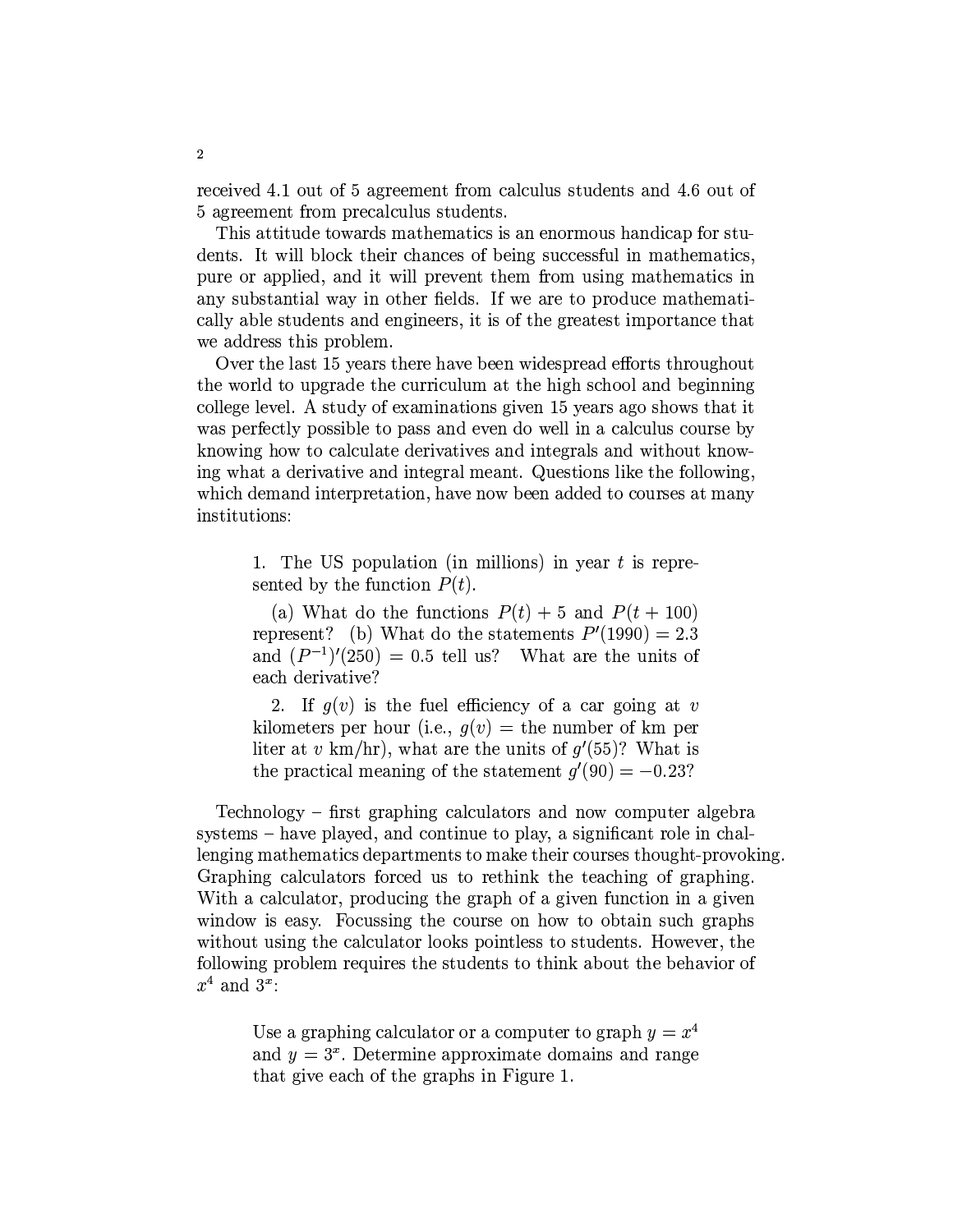

FIGURE 1.  $y = x^4$  vs.  $y = 3^x$ .

Attempts to do this problem by trial-and-error, without thinking about the mathematics, are doomed to failure. It requires the student to consider which function is largest where, how many times they intersect, and so on.

A calculator or computer can enable students to make the connection between different representations: the graphical, the numerical,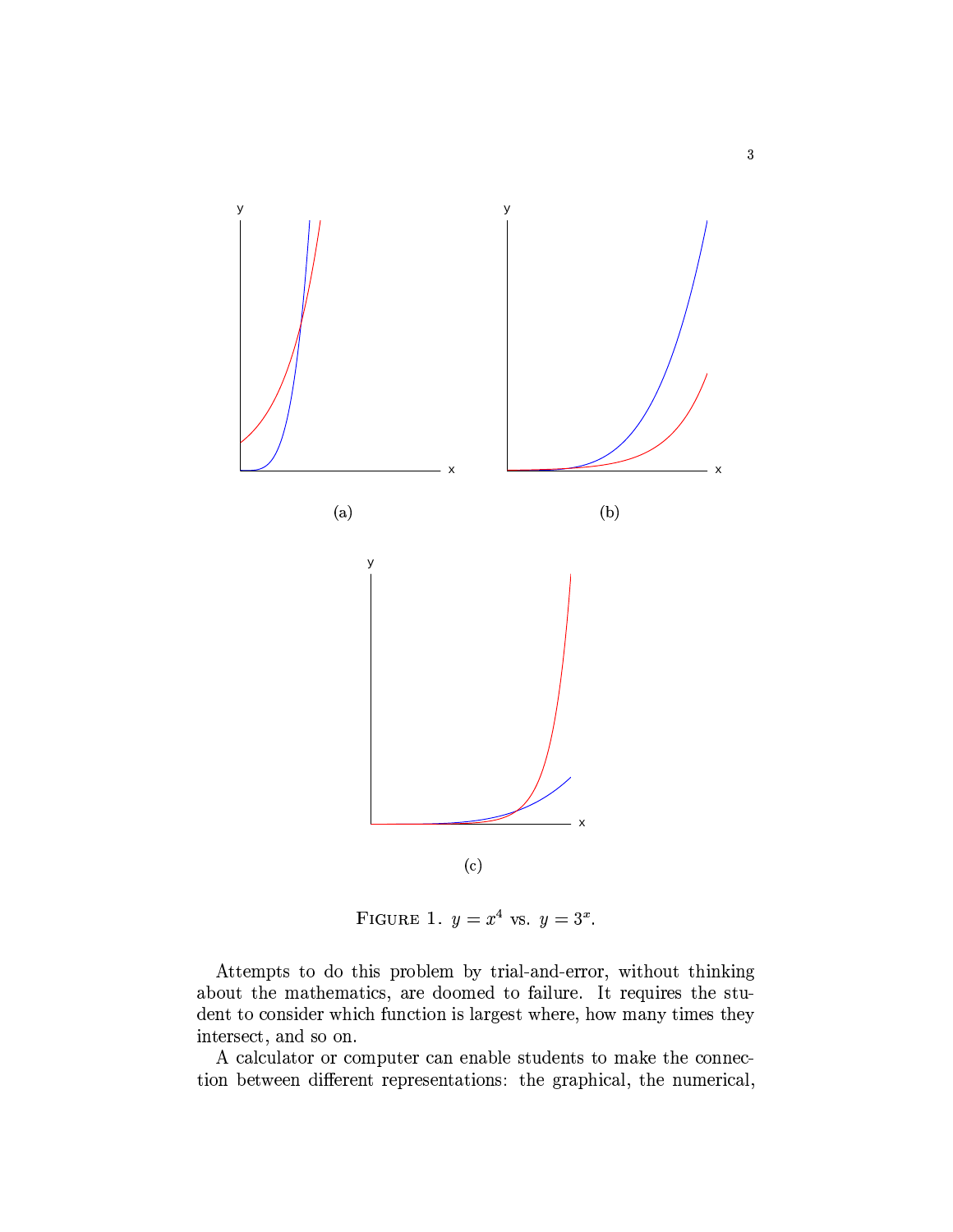and the symbolic; such connections are an important first step toward conceptual understanding. For example, consider the graph in Figure 2 of the parametric equations  $x = \cos(t^3)$ ,  $y = \sin(t^3)$  for  $0 \le t \le 10$ with  $\Delta t = 0.1$ 



FIGURE 2. Graph for  $x = \cos(t^3)$ ,  $y = \sin(t^3)$  for  $0 \le t \le 10$  with  $\Delta t = 0.1$ 

When I saw this shown to a class, they were at first surprised. Then they realized, by doing the algebra, that the graph really should be a circle. Then they figured out how the cube and the step size led to the picture they saw.

The use of calculators and computer can lead to the introduction of a more experimental, conjecture-based approach. This is more similar to real mathematics than the purely computational emphasis of the recent past. For example, the graph of a saddle point  $z = x^2 - y^2$ caused my students to ask what function had the graph of a monkey saddle or a dog saddle. Using the 3-D graphing feature, they figured out the answer and then checked that they were right.

The fact that a graphical approach is easier with calculators and computers enables us to introduce some difficult topics earlier. For example, the traditional approach to introducing the function  $e^x$  (by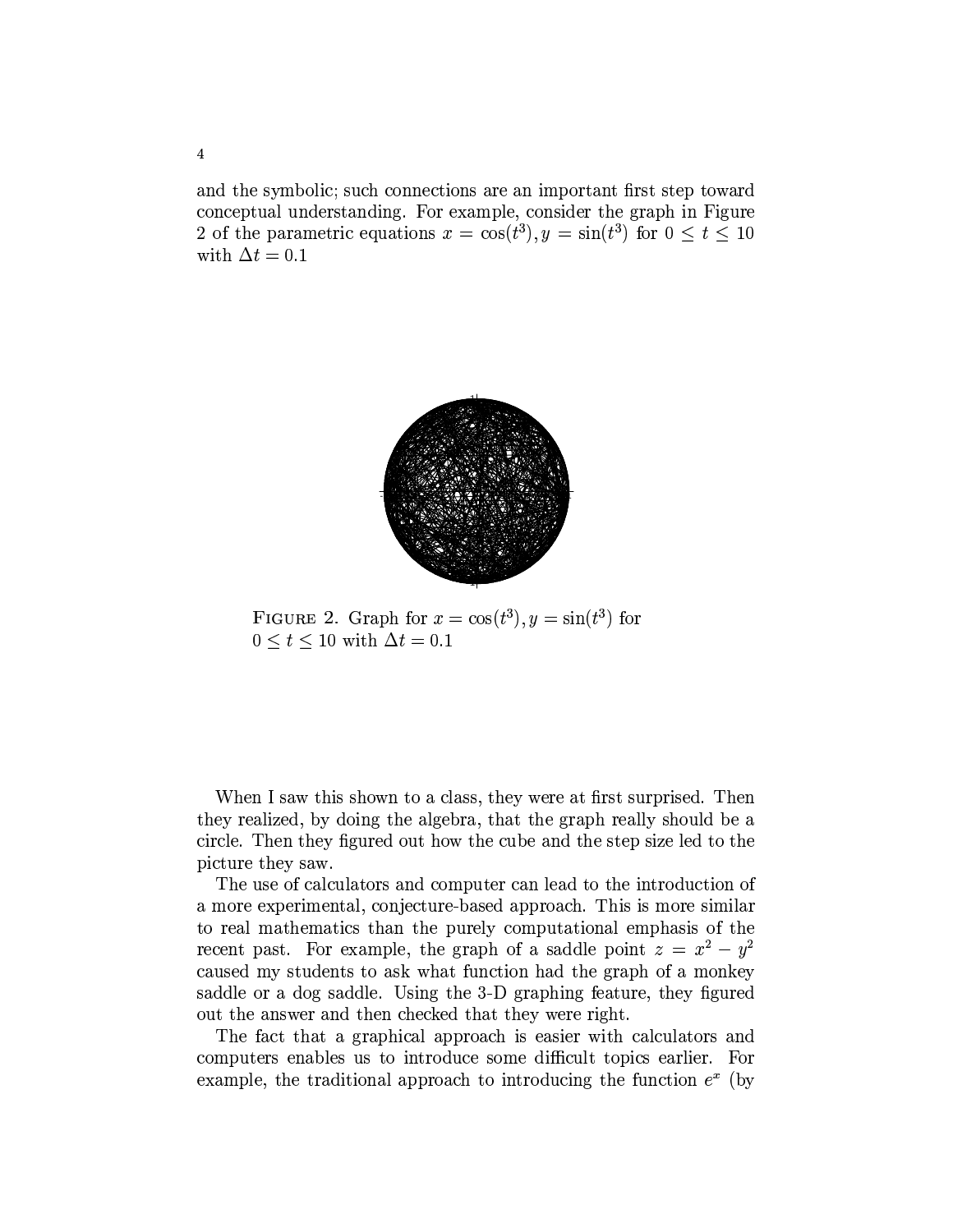defining ln(x) as the integral  $\int_1^x \frac{dt}{t}$  and  $e^x$  as the inverse function of  $\ln(x)$  has the effect of delaying  $e^x$  till second semester calculus - long after the biologists would like to use it. This approach also involves several of the things students find most difficult (defining a function as an integral, logarithms, and inverse functions). In addition, it obscures the reason that  $e^x$  is important: that the derivative of  $e^x$  is  $e^x$ . The advantages of the traditional approach is that each of the definitions and results can be made rigorous. However, for many students, it may be better to delay the rigor and concentrate first on developing understanding. An approach which can be done earlier and which gives students a better sense of why  $e^x$  is important is to study the function  $f(x) = a^x$  and its derivative using the approximation  $\frac{a^{x+0.01}-ax}{0.01}$ , for various values of a. Graphs of  $f(x)$  and  $f'(x)$  $f'(x) \approx$ for  $a = 2$  and  $a = 3$  are shown in Figure 3.



FIGURE 3.  $f(x) = a^x$  and  $f'(x)$  for (a)  $a = 2$  and (b)  $a = 3$ .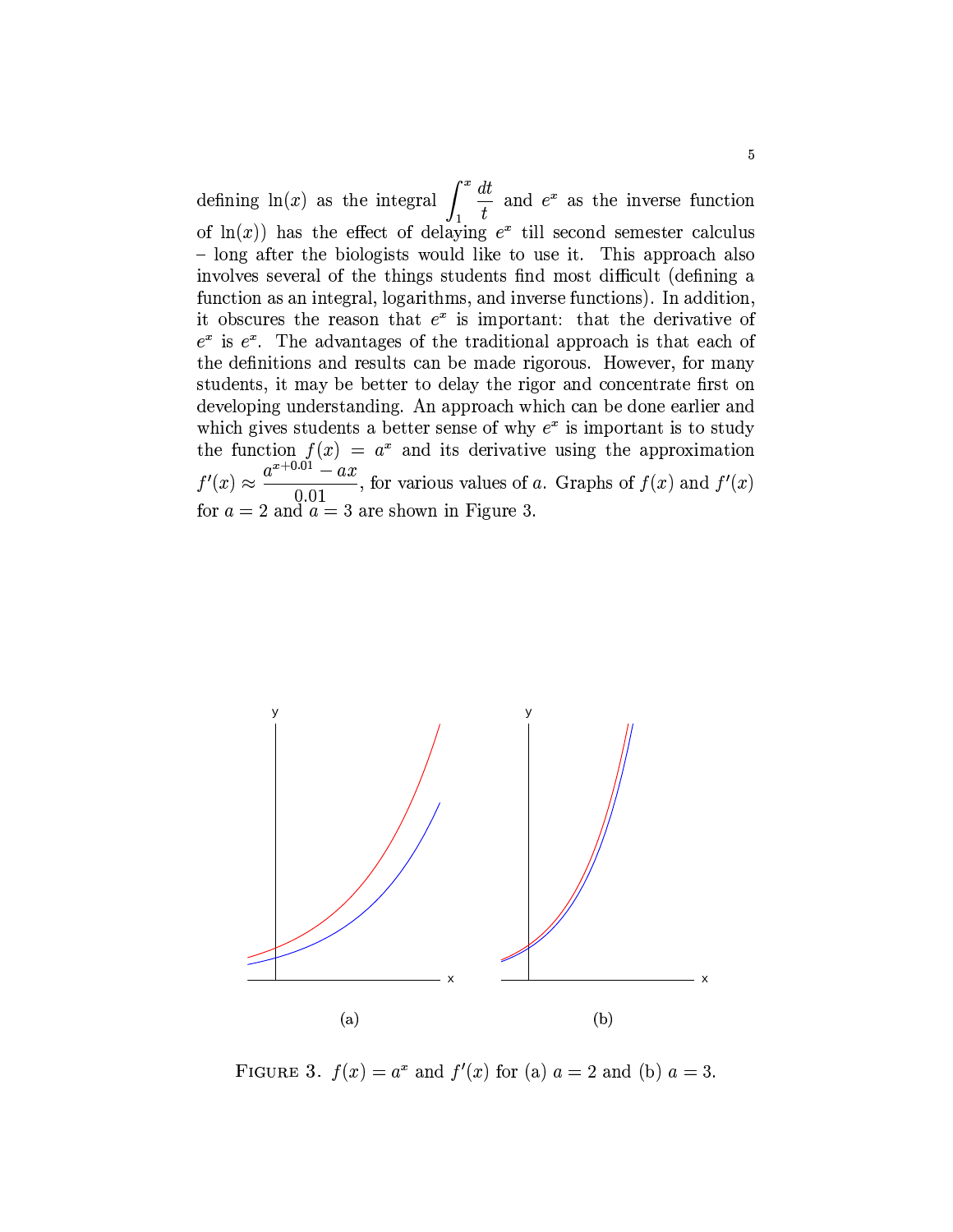The graph of  $f(x)$  and  $f'(x)$  certainly look the same shape. To suggest to students that  $f(x)$  and  $f'(x)$  are proportional to one another, look at the values in the table which shows  $f(x)$ ,  $f'(x)$ , and the ratio  $f'(x)/f(x)$ . The fact that the values of the ratio are constant (to three decimal places) suggests that  $f'(x)$  and  $f(x)$  are indeed proportional. This is confirmed by using the symbolic capability of a calculator or computer or by the usual limit calculation. The number  $e$  is then introduced as the base which makes the derivative of  $a^x$  equal to itself.

| $\boldsymbol{x}$ | $=2^x$<br>$\boldsymbol{x}$ | (x <sup>2</sup> ) | f'(x)<br>f(x) | $= e^x$<br>x)<br>q١ | g'(x)  | 'g(x)<br>$\mathfrak{g}'$<br>$\boldsymbol{x}$ |
|------------------|----------------------------|-------------------|---------------|---------------------|--------|----------------------------------------------|
|                  |                            | 0.69556           | 0.69556       |                     | 1.1047 | 1.1047                                       |
|                  | 2                          | 1.3911            | 0.69556       | 3                   | 3.314  | 1.1047                                       |
| $\overline{2}$   | 4                          | 2.7822            | 0.69556       | 9                   | 9.942  | 1.1047                                       |
| 3                | 8                          | 5.5644            | 0.69556       | 27                  | 29.826 | 1.1047                                       |
| 4                | 16                         | 11.129            | 0.69556       | 81                  | 89.478 | 1.1047                                       |
| 5                | 32                         | 22.258            | 0.69556       | 243                 | 268.43 | 1.1047                                       |
| 6                | 64                         | 44.516            | 0.69556       | 729                 | 805.3  | 1.1047                                       |

Such a change in approach raises many questions. A central issue is the virtue or danger of having students gain an intuitive appreciation of the derivative of  $a^x$  before they can prove the results. As you consider this question, it is sobering to realize how few can remember (never mind prove) the sequence of steps which lead to the traditional definition of  $e^x$ .

## Questions for the Future

The changes that we have seen in the teaching of mathematics over the last 15 years foreshadows the much larger changes which will come when computer algebra systems become a regular part of schools. Since computer algebra systems are already available on easy to use calculators which cost less than US \$200, and prices are falling, they could become common place in the next few years. If computer algebra systems are not to undermine the teaching of algebra – factoring, simplifying, solving equations – we must rethink the curriculum. To convince students that they should learn any particular manipulation by hand, we need to have a well thought-out argument for it. Similarly, any topic for which we can find no such argument is eligible to be dropped. The same issues arise in calculus: What do students need to be able